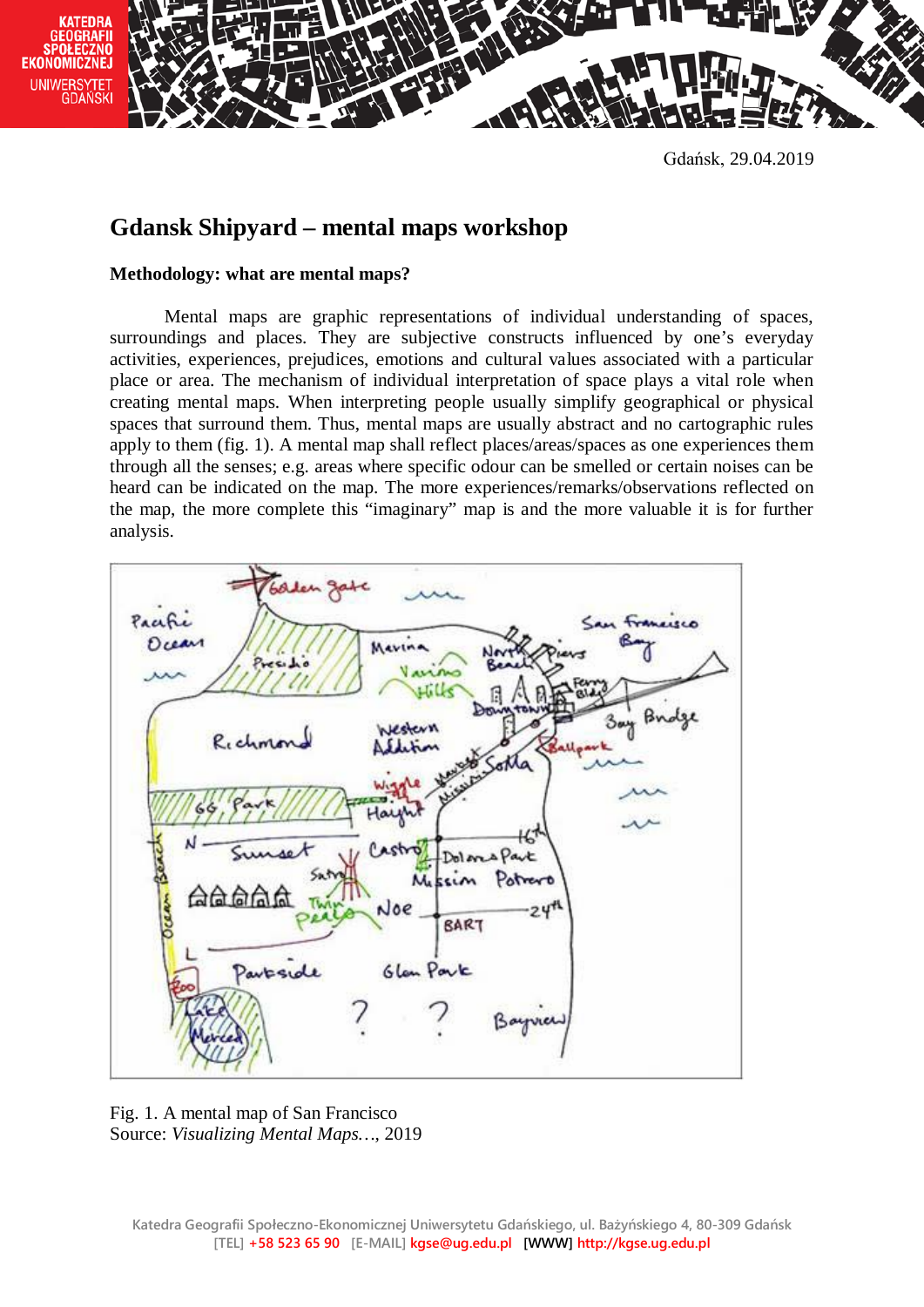

The first researcher to introduce the mental maps methodology was Kevin Lynch who published *The Image of The City* in 1960. In his publication he determined a set of five key categories of the analysis (fig. 2). They are as follows:

1. **paths**, i.e. the streets, walkways, roads, along which we move while observing the city. Paths form the basic frame of reference to other elements. Their direction, turns, continuity and unidirectionality determine the identity of the city;

2. **nodes**, which are treated as strategic spots in the city. They include crossroads, intersections of tram lines, squares, bus stops, underground stations, airports or railway stations. These are places which we enter and from which we set out while travelling around the city. Nodes are related to paths in terms of their crossing points and to districts in terms of places that epitomise a given area, concentrate its activity, being regarded as a symbol;

3. **landmarks**, i.e. physical objects, including buildings, stores, mountains, monuments, which are an external frame of reference making it possible for us to orient ourselves in the city. Landmarks are the most easily identifiable elements that stand in sharp contrast to the surroundings

4. **edges**, i.e. linear elements such as shores, railroads and walls, which are not used or considered as paths by the observer. They are barriers, more or less penetrable, which close one part of the city off from another;

5. **districts**, i.e. the medium-sized sections of the city. When we are in a district, we are aware of being "inside of it", while also recognising its distinct character. Districts are usually identifiable from the inside and, when seen from the outside, they allow us to determine their interconnections with other areas. This plays a vital role in structuring the image of the city.



Fig. 2. Elements of a city by Kevin Lynch Source: *Planning Tank*, 2019

Additionally, all the above-mentioned elements may be differentiated by using different drawing techniques or colours.

## **The task: workshop purpose, participants, agenda**

The main objective of the workshop is gathering mental maps of the Gdansk Shipyard made by different groups of space users visiting the area. Those groups include: 15 students of the Fine Arts Academy in Gdansk, 15 students of Gdansk University, 6 artists taking part in the *Memory of Water* project and a group of former workers of the Gdansk Shipyard. In the first group (students and artists) there will be people who have never visited the shipyard